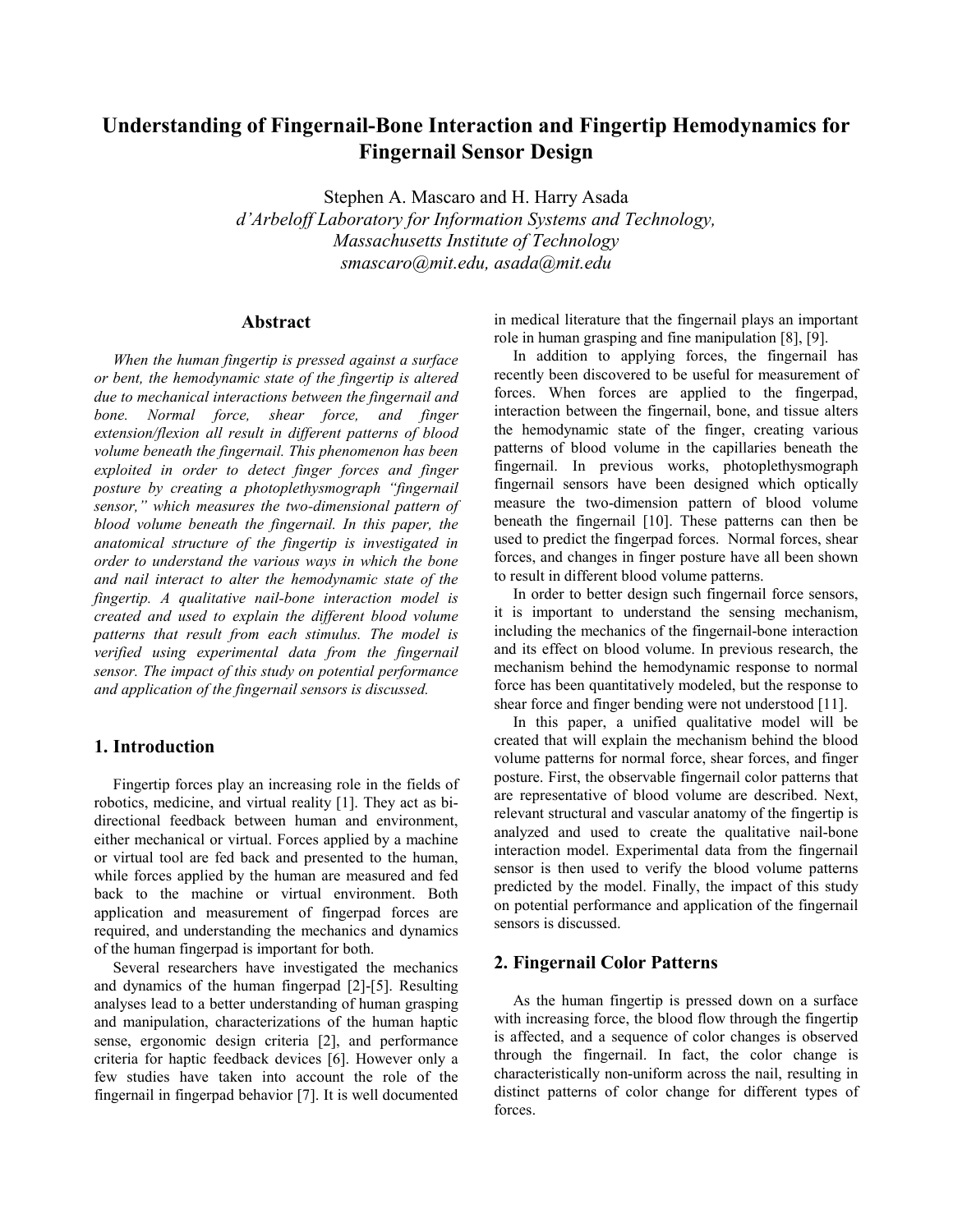#### **2.1. Normal Touch Force**

Figure 1 shows the typical sequence of noticeable color changes with increasing normal force. As the touch force is first increased, the veins in the fingertip are collapsed, causing blood to pool up in the capillaries beneath the nail, resulting in the reddening effect. As the force continues to increase, the force propagates around the bone, collapsing the capillaries at the tip of the nail bed, resulting in a white zone at the tip of the nail.

Figure 2 shows an example of the effect of normal touch force on the fingernail. The pictures on the left show the fingernail coloration under ordinary conditions with no force. The pictures on the right show the coloration with normal force. Just as in Figure 1, the area around the bone is whitened, while the area above the bone is reddened. Digital filtering techniques are used to improve the contrast between red and white zones. In the figures on top, the contrast has been multiplied by five, and in the figures on the bottom, an intensity threshold has been applied.







**Figure 2. Visible effect of normal touch.** 

#### **2.2. Change in Posture**

Normal touch force is not the only action that results in a change in fingernail color. When the posture of the finger is altered, i.e. the joints of the finger are bent or extended, the color of the finger changes as shown in Figure 3. When the finger is extended, a tension is set up in the tissues of the nail bed that collapses the capillaries. When the finger is bent, that tension is relieved and the capillaries fill with blood again. The color changes shown in Figure 3 are concentrated near the center of the nail, whereas the color changes due to normal touching occur particularly towards the tip of the nail. Therefore it should be possible to distinguish between a touching action and a change in finger posture based on observable changes in fingernail color patterns.

Figure 4 demonstrates the visible effect of finger extension on the fingernail. When the finger is extended, whitening occurs between the bone and the fingernail, especially at the distal end of the bone. When the finger is flexed, the whitening disappears and the entire nail reddens.



**Figure 3. Fingernail colors due to bending.** 



**Figure 4. Visible effect of extension.** 

#### **2.3. Shear Force**

When shear forces are applied to the palmar surface of the fingertip, yet another set of color patterns result, as shown in Figure 5. If the shear force is applied longitudinally, a tension in the tissues of the nail bed is set up, resulting in either a broad whitening effect over the center of the nail or a white band at the tip of the nail,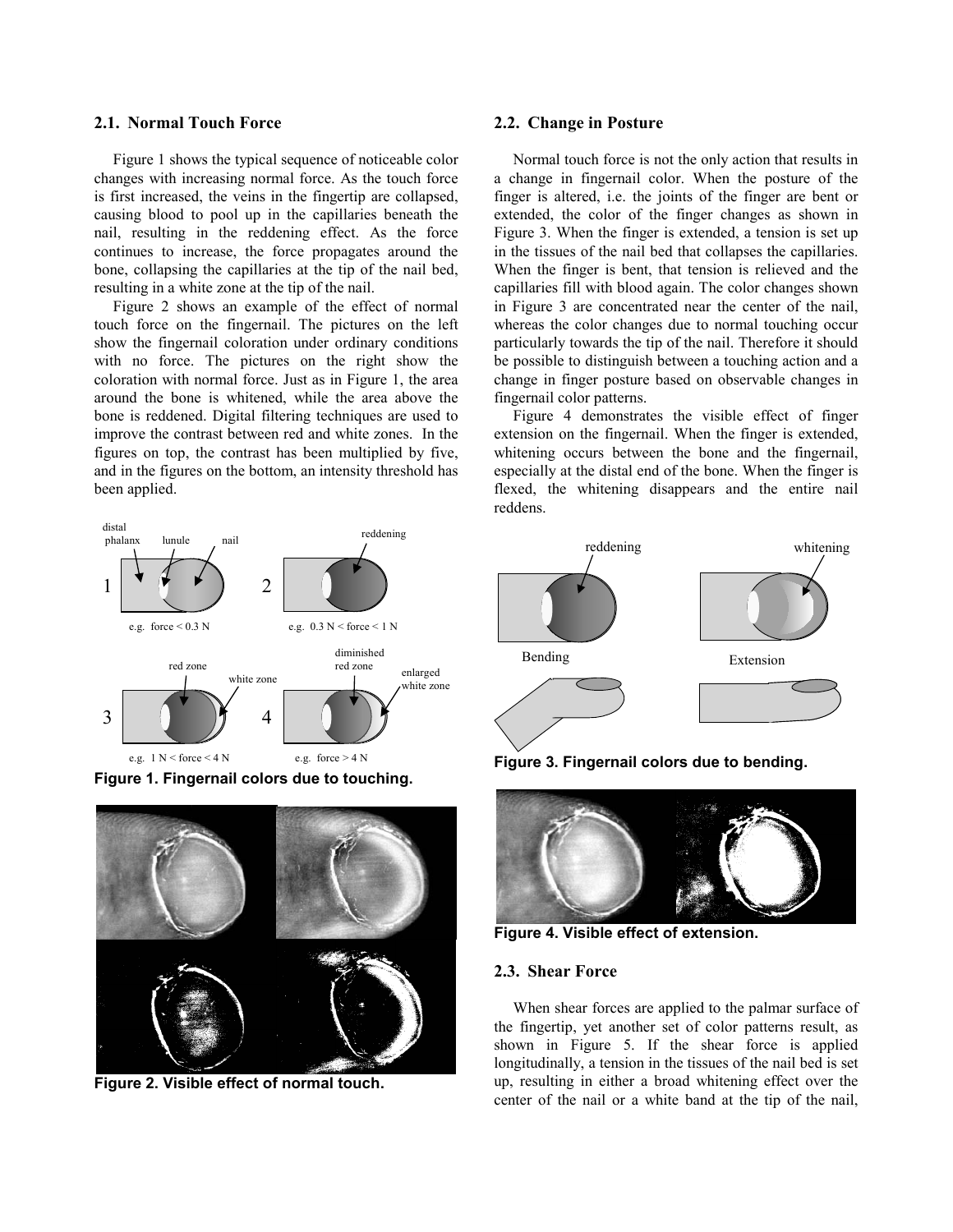depending on the direction. If the shear force is applied laterally, tension in the nail bed creates whitening zones that are asymmetrical.



**Figure 5. Fingernail colors due to shear.** 

Figure 6 depicts the visible effect of lateral shear force on the fingernail. In the picture on the left, the shear force is applied from top to bottom, while on the right, the shear force is applied from bottom to top. In both cases, the fingernail whitens around the bone on the far side of the nail toward which the shear vector is pointing, as well as over the bone toward the near side of the shear vector.



**Figure 6. Visible effect of lateral shear force.** 

Finally, Figure 7 shows the visible effects of longitudinal shear force. The picture on the left depicts shear applied to the finger from left to right (positive by our convention). In this case we see whitening over the bone, but reddening at the tip. The picture on the right depicts shear applied to the finger from right to left (negative by our convention). In this case, we see whitening around the bone, which is not significantly different from the patterns caused by normal force alone.

Since the patterns for lateral shear force are distinctly asymmetrical, it should be easy to distinguish from normal

touching and bending. However, longitudinal shear forces may present a greater challenge to distinguish. When the longitudinal shear is applied inward (top right of figure), the whitening zone is similar to that of bending, but extends all the way to the lateral edges of the nail. When the longitudinal shear force is applied outward (top left of figure), the whitening zone is almost indistinguishable from that of normal touching, making this perhaps the most challenging force to measure. However, there may be subtle variations in blood volume that are more visible to optoelectronic sensors than to the naked eye.



**Figure 7. Visible effect of longitudinal shear.** 

# **3. Anatomy of Fingertip and Nail Bed**

In order to explain the mechanism behind the changes in color of the fingernail, it is necessary to thoroughly understand the relevant anatomy and physiology of the fingertip. First, the anatomical structure and function of the fingertip and fingernail is investigated. Secondly, the blood flow in the fingertip and fingernail bed will be investigated.

# **3.1. Structure of the Fingertip and Fingernail**

Details of the anatomical structure of the fingertip can be found in several references such as [8], [9], [12]. The top portion of Figure 8 shows a saggital cross-section of the fingertip. The bone of the distal phalanx is surrounded beneath by the soft deformable tissue of the pulp and above by the nail unit. The nail plate is attached to the bone by the anterior ligament (AL), the posterior ligament (PL), and the bed mesenchyme (BM), the latter having an almost ligamentary or tendon-like character [8]. This anchoring serves to maintain the positional relationships and distances between the matrix, bed, hyponychium, and bone, which are critical for nail health and functionality. The nail plate is generated by the matrix, grows up and emerges out from under the proximal nail fold at the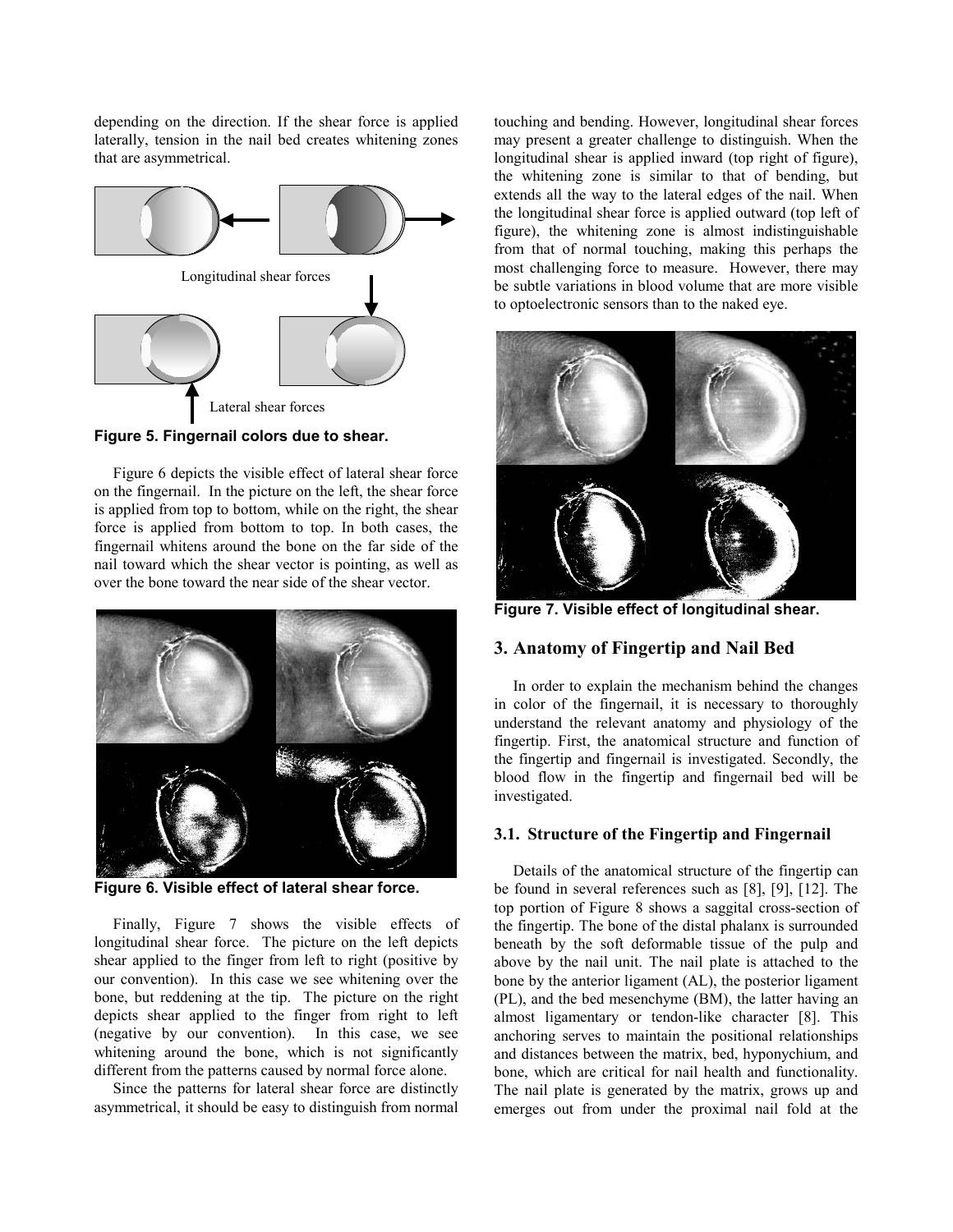eponychium, curves over the nail bed, and separates from the fingertip at the hyponychium. It is transparent and colorless, acting as a window into the nail bed.



**Figure 8. Structural anatomy of the fingertip.** 

Figure 8 also shows the actuation mechanism of the fingertip. Movement of the finger and forces at the fingertip are effected by means of a network of flexor and extensor tendons, [9]. The extensor tendons pull the finger up into an extended position, while the flexor tendons pull the finger down into a bent or flexed position.

# **3.2. Blood Supply of the Fingertip and Nail Bed**

According to [8], after application of pressure to the pulp, this middle nail bed turns pinker while the distal bed becomes whiter, which supports the role of the bed vasculature as the main source of the pink color of the bed.

A variety of details on the vascular anatomy of the fingertip can be found in several sources such as [8],[9],[13]-[16]. The nail bed is richly vascularized with blood flowing from the digital arteries into a network of arterioles, through capillary loops just under the surface, and back out through the venules to the digital veins. Figure 9 shows a diagram of the principal arteries and veins. The main digital arteries divide into a network of smaller arteries that run principally above the bone, which is connected to the fingernail via a strong matrix of collagen and elastic fibers, as described in the previous section. As a result, the arteries underneath the nail are protected from touch pressure, allowing uninterrupted supply of blood to the capillaries under the nail. However, the flow of blood out of the fingertip relies largely on the lateral ramifications of the digital veins shown in the figure [16]. In addition, the veins are generally larger and more compliant than the arteries, leaving them susceptible to collapse by touch pressure. As a result, when touch pressure is applied to the fingertip, the veins are collapsed, causing blood to pool up in the capillaries underneath the nail.



**Figure 9: Vascular anatomy of the fingertip.** 

The capillaries run longitudinally under the nail bed and are twice as long and twice as numerous as those in the pulp on the palmar side of the fingertip [13]. Under normal conditions, the blood in the capillaries is rich in oxygen and therefore red. Thus the blood that pools up in the capillaries of the nail bed is highly visible and is responsible for the reddening effect described earlier. However the capillaries under the nail at the tip of the finger are not protected by the bone. Thus touch pressure can propagate around the tip of the bone, causing these capillaries to collapse and pushing all of the blood out of them. This results in the whitening effect described earlier.

A final relevant detail is that the arteries are tortuous and coiled while the veins are not [15]. Thus when the finger is bent, the veins become kinked, while the arteries merely uncoil.

# **4. Fingernail-Bone Interaction Model**

#### **4.1. Basic Mechanism**

As described in the previous section, and shown in Figure 8, the fingernail is connected to the bone of the distal phalanx by a matrix of strong fibers, especially around the perimeter of the nail, which prevent the nail from detaching from the bone, even under very high tension. However these fibers do not prevent the nail from being compressed against the bone. Touch forces and posture are maintained through tension in the flexor and extensor tendons, which are attached at the proximal end of the bone. The tendons are thus able to exert torque on the bone but do not directly affect tension in the tissue of the fingertip.

The bone itself has a distinctive arrowhead shape with protuberances at both ends where the fibers are attached. The bone does not extend all the way to the hyponychium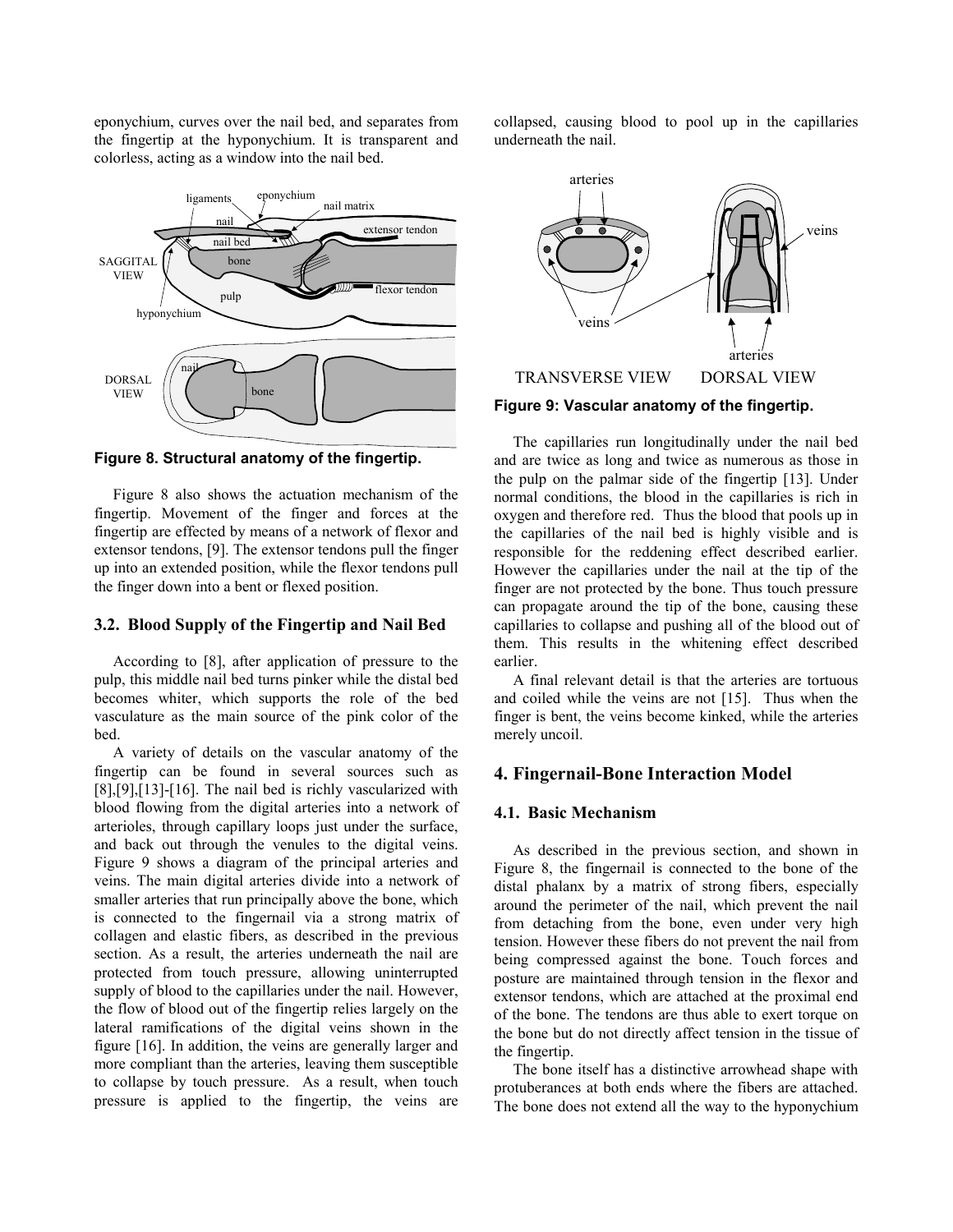where the nail detaches from the skin. This geometry is important in determining the regions of the nail bed that are affected by various forces within the fingertip. The shape and position of the bone and its effect on the nail bed capillaries is evidenced by Figure 10. On the left, the finger is pressed down against a flat surface. The profile of the bone is visible as the region of red where the capillaries are protected from collapsing due to the pressure. On the right, the nail is pressed against a transparent surface. In this case the profile of the bone is visible as the region of white where the capillaries between the nail and bone are compressed and collapsed, which also confirms the inability of the nail fibers to support compression.



**Figure 10. Nail-bone interaction.** 

The important characteristics of the basic bone-nail interaction model can be summarized as the following:

- $\bullet$  The bone (distal phalanx) has a distinctive arrowhead shape with protuberances at both ends.
- - The fiber matrices between nail and bone support tension but not compression.
- - Tension in the tissue allows blood volume to increase while compression causes blood volume to decrease

This basic model is now ready to be applied to explain the mechanism behind each of the various types of touch force and posture.

#### **4.2. Normal Force**

Figure 11 depicts the nail-bone interaction and its hemodynamic effect for normal force. The top diagrams depict the ordinary state of the fingertip when no force is applied. The tissue is shaded lightly to indicate it is neither in tension nor compression. The transverse and dorsal views also depict the primary arteries (over the bone) and veins (beside the bone). The bottom diagrams show a z-force exerted beneath the fingertip and its corresponding reaction force exerted by the bone, which is achieved by tension in the flexor tendon. These forces compress the tissue of the pulp between the bone and the surface, as depicted by the area in white. Note that the compression extends to the area around the bone as well as beneath it. This is because the nail bed fibers are in tension and pull the nail down with the bone, compressing all the tissue that is around the bone but beneath the nail.

This includes the lateral aspects of the finger where the primary veins lie. Thus the veins are collapsed, causing blood to pool up in the protected capillaries between the nail and the bone, as depicted by the area shaded darkly.



**Figure 11. Normal touch mechanism.** 

# **4.3. Extension/Flexion**

Extension  $A \wedge B$  B  $A$ A B || `<del>\| ||</del>′ || B  $A - A$  B-B Flexion



Figure 12 depicts the nail-bone interaction and its hemodynamic effect for finger extension and flexion. During extension, the extensor tendon pulls the bone upward against the fingernail, which is held in place by a reaction force from the proximal nail fold. Since the fibers of the nail bed do not support compression, the capillaries are collapsed between the bone and the nail, especially above the bony protuberance at the distal end of the bone.

When the finger is flexed, the flexor tendon pulls the bone down away from the nail, relieving the compression between the nail and bone. Since the nail bed fibers are now in tension, the fingernail maintains a normal position relative to the bone. However, additional reddening occurs throughout the fingertip since flexion of the finger kinks the veins, causing blood to pool up in the capillaries throughout the fingertip.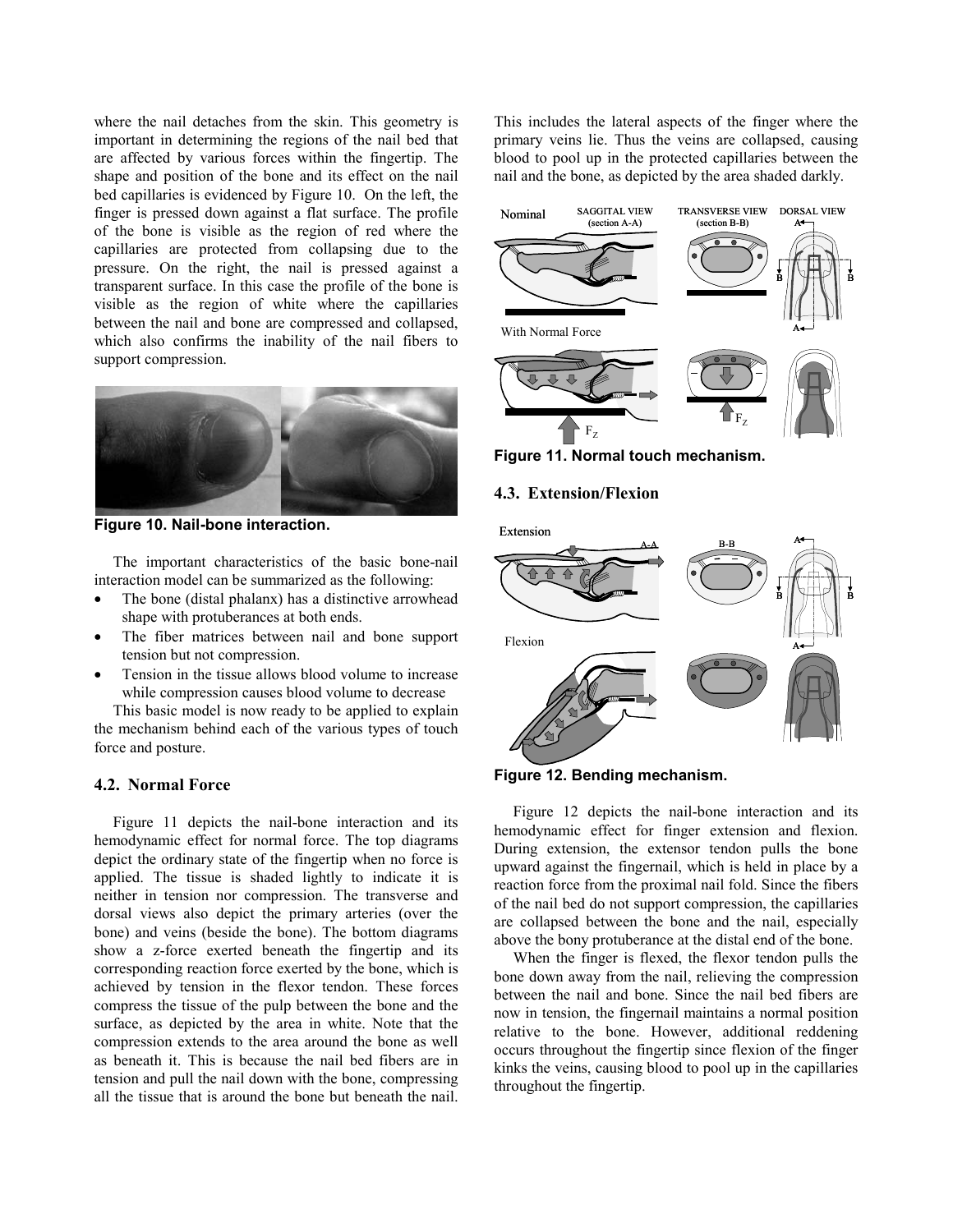#### **4.4. Lateral Shear Force**

In the case of lateral shear force, the bone-nail interaction is more complex, as depicted in Figure 13. In order to apply shear, a normal force must be simultaneously exerted in order to allow for friction. It has already been established that when normal force is applied, the area around the bone is compressed and whitened. When lateral force is exerted in addition to normal force, a lateral reaction force is maintained in the bone by the ligaments of the joint, and the tissue of the pulp between the bone and surface experiences a shear force that pulls the tissue toward the far side of the shear vector. Thus the tissue at the far side becomes bunched up around the nail due to shear and whitened due to compression by the normal force. However, on the near side of the shear vector, the tissue is pulled away from the nail by the shear force. The tension of this pulling action prevents compression of the tissue at the near side, resulting in reddening. Furthermore, the tension at the near side pulls the nail down on top of the bone there resulting in whitening.



**Figure 13. Lateral shear mechanism.** 

#### **4.5. Longitudinal Shear Force**

Unlike lateral shear force, the mechanism of longitudinal shear force is different for positive and negative forces, as depicted in Figure 14. When force is applied in the positive direction, as depicted in the bottom diagrams, the mechanism is similar to lateral shear. Applied shear and reaction force in the bone pulls the tissue proximally. At the distal end of the nail, the tissue is pulled away, generating tension and preventing the capillaries from collapsing, resulting in reddening. However the tension pulls the nail down on top of the bone, generating a whitening zone between the nail and bone. When force is applied in the negative direction, as depicted in the top diagrams, the tissue is bunched up at the distal end of the nail due to the shear and compressed due to normal force.



**Figure 14. Longitudinal shear mechanism.** 

#### **5. Verification and Applications**

#### **5.1. Experimental Verification**

In order to verify that the blood volume patterns predicted by the nail-bone interaction model are accurate, experimental data is collected using the fingernail sensor developed in previous work [10]. Figure 15 shows the arrangement of the optical components of the fingernail sensor. There are eight photodiodes in a two-dimensional array with six LEDs in between. The signal from each photodiode is dominated by the local blood volume beneath the fingernail.



**Figure 15. Sensor arrangement.** 

Figure 16 to Figure 19 show the responses of the eight photodiodes to normal force, bending, lateral shear force, and longitudinal shear force. In each figure, the eight plots are arranged in the same formation as the photodiodes on the fingernail. In each case, the human subject was asked to slowly vary the stimuli of interest over several cycles while holding the others constant. The photodiode signals are plotted vs. the applied stimuli. The forces are measured using a three-axis force sensor and the joint angle is measured using a video camera. The hysteresis in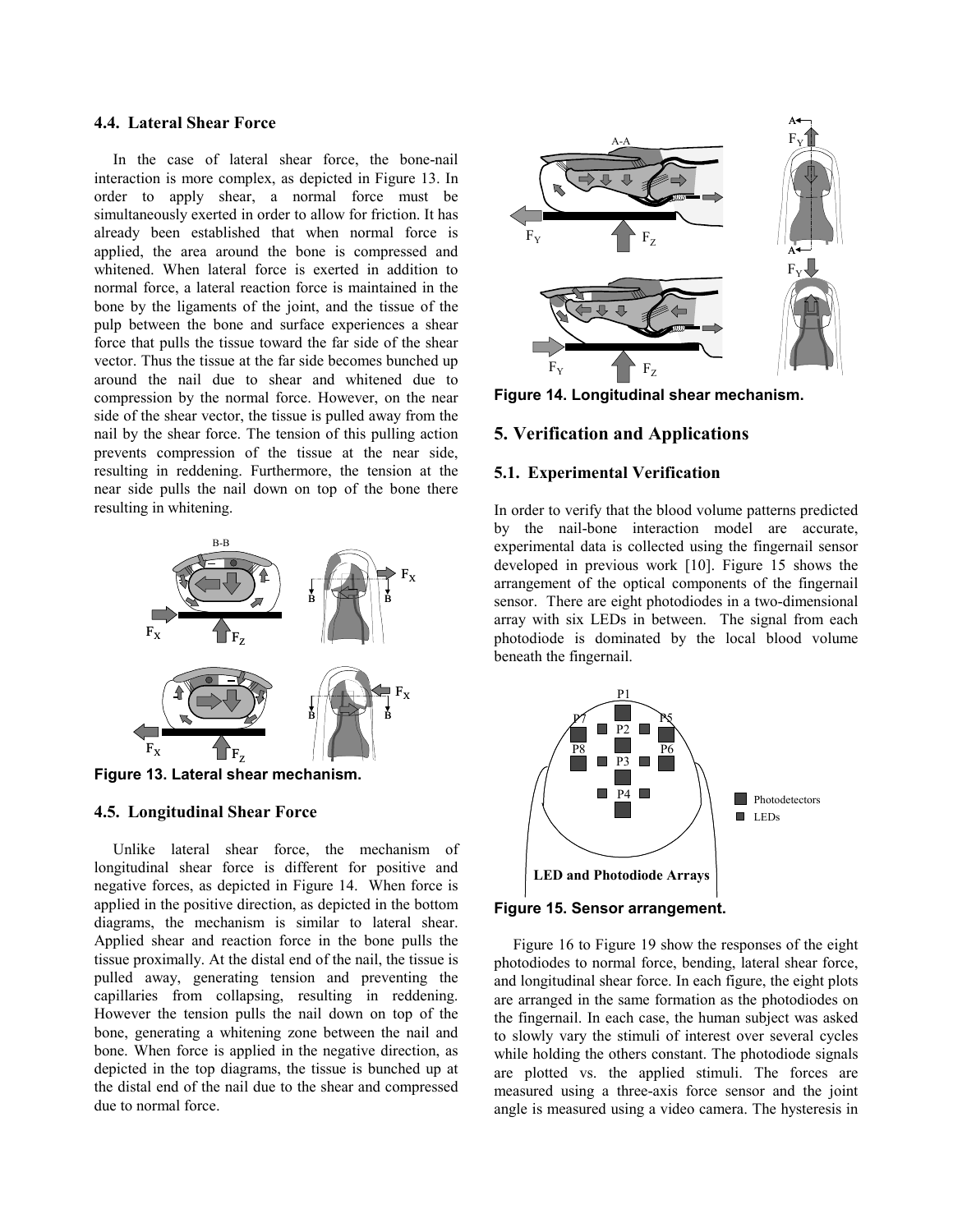each of the curves is due in part to the fact that the other three stimuli are not held perfectly constant while the stimuli of interest is being varied.



**Figure 16. Sensor response to normal force.** 



**Figure 17. Sensor response to extension/flexion.** 

When the magnitude of normal force increases, the photodiode signals increase, particularly towards the front and sides of the fingernail. This is because the whitening causes more light to be reflected, increasing the photodiode response. The front-most photodiode levels off first because it is the first to go completely white. As more force is applied, the white zone grows proximally and the middle photodiodes continue to increase.

When the finger is flexed (increasing joint angle), the middle of the nail is reddened and the photodiode signals decrease, particularly in the middle of the nail. For extension, the nail whitens and the signals increase.

When lateral shear is applied, the photodiodes now act in a laterally asymmetric pattern as expected. For positive lateral shear (i.e. shear applied from right to left), the distal right side reddens (decreasing signal) and the distal left side whitens (increasing signal), just as predicted by the model. Likewise, for negative lateral shear (left to right), the distal left side reddens and the distal right side whitens. The photodiode at the front middle stays whitened, while the photodiodes in the rear fluctuate as the proximal whitening zone shifts around over the bone.



**Figure 18. Sensor response to lateral shear.** 



**Figure 19. Sensor response to long. shear.** 

When longitudinal shear is applied in the positive direction (front to back), the photodiodes signals all increase due to the broad whitening zone in the middle of the nail. However, when longitudinal shear is applied in the negative direction (back to front), the photodiode signals tend to remain the same or increase only slightly. Thus negative longitudinal shear will be difficult to distinguish based on sensor readings.